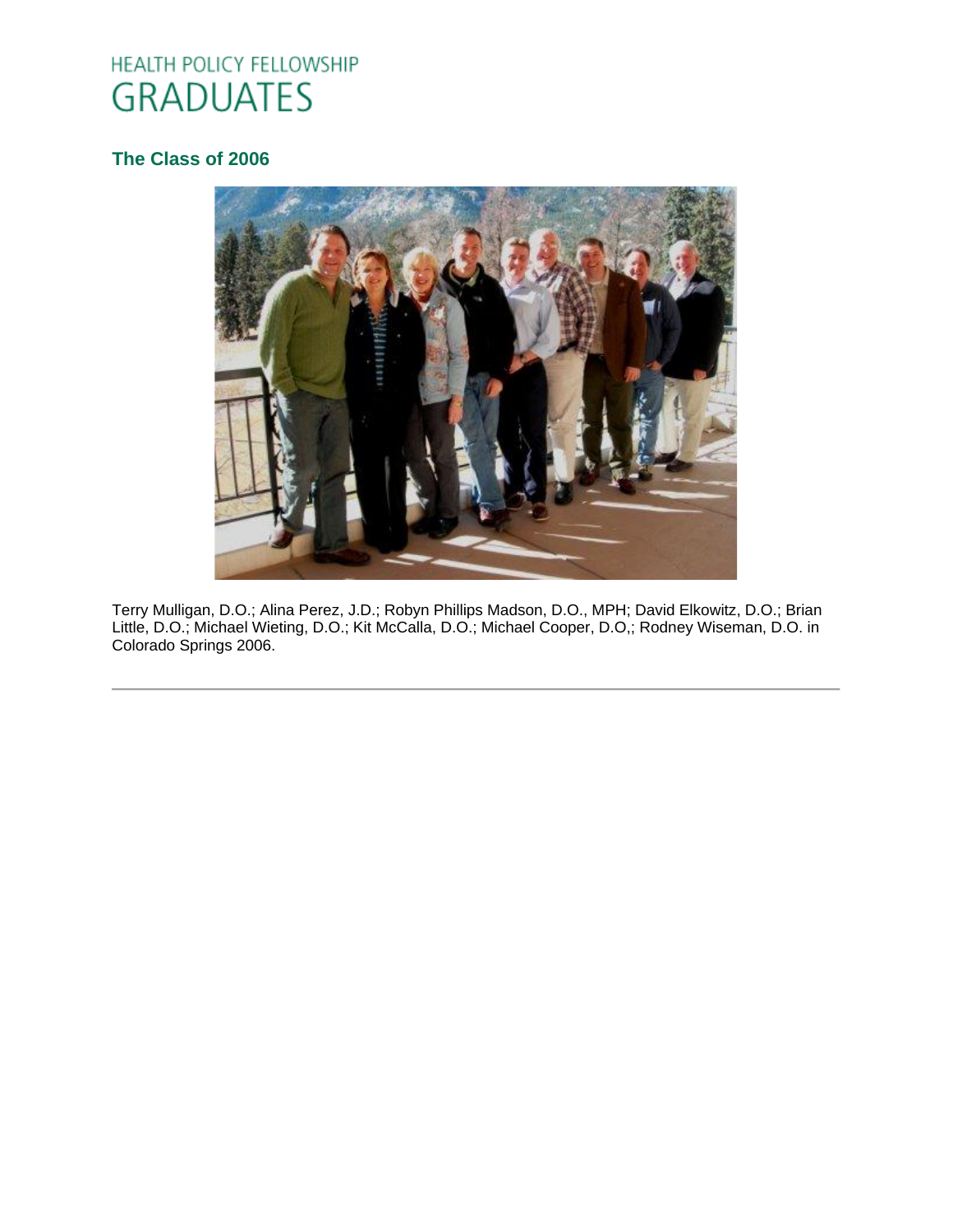## **Michael K. Cooper, D.O., FACOFP Claremore, Oklahoma**



#### **Graduation PowerPoint: [Can Nurse Practitioners Deliver Primary Care?](https://ohio.box.com/s/x5up34e0tgnxnj0n84wef7uan3auvu0c)**

Dr. Cooper received his Doctor of Osteopathic Medicine degree from the Oklahoma State University College of Osteopathic Medicine in 1990. He graduated from Oklahoma State University in 1983 with a Bachelor of Science degree in physiology. He completed a one-year rotating internship at Hillcrest Health Center and a family practice residency at OUHSC/Garfield County Family Practice Residency Program in 1993. He is board certified in family medicine by the American Board of Family Practice and the American Osteopathic Board of Family Practice.

He has been in family practice for the last thirteen years in Claremore, Oklahoma. During this time Dr. Cooper has served in many medical staff positions including Chief of Staff in 2003.

Dr. Cooper is a member of the American Osteopathic Association (AOA), American College of Osteopathic Family Physicians (ACOFP), American Academy of Osteopathy, Oklahoma Osteopathic Association, American College of Osteopathic Family Physicians – Oklahoma State Society. He is currently a trustee on the board of the Oklahoma Osteopathic Association. Dr. Cooper is a past-president of the Oklahoma State Society of the ACOFP and its current secretary/treasurer. He was awarded the degree of fellow by the ACOFP in 2002.

Dr. Cooper's participation in the Health Policy Fellowship is sponsored by the Oklahoma Osteopathic Association.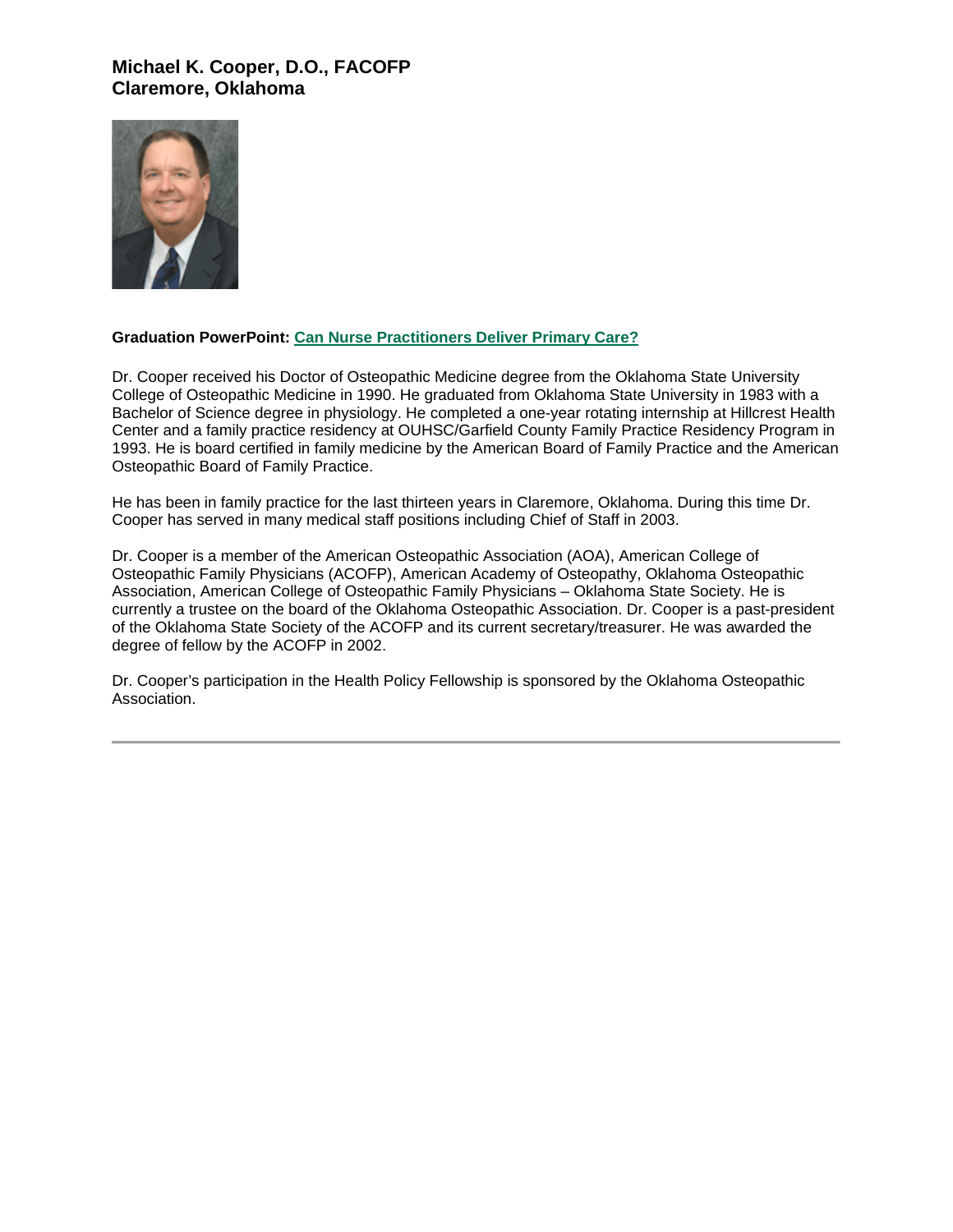## **David Erick Elkowitz, D.O. Old Westbury, New York**



#### **Graduation PowerPoint: [Establishing Academic Pre-Doctoral Medicine Fellowships to Alleviate](https://ohio.box.com/s/5yknjesa3c8i6k7sj75bst14cov524mp)  [the Trained Medical Educator Shortage](https://ohio.box.com/s/5yknjesa3c8i6k7sj75bst14cov524mp)**

#### **Policy Poster: [The Merits of a Formalized Training Program to Develop Academic Physicians:](https://ohio.box.com/s/mrlv9p54fvrybp4m3m3dijjowslypmeu)  [Establishing Academic Pre-Doctoral Medicine Fellowship](https://ohio.box.com/s/mrlv9p54fvrybp4m3m3dijjowslypmeu)**

Dr. Elkowitz received his Doctor of Osteopathic Medicine degree from the New York College of Osteopathic Medicine in 1997. He graduated from Norwich University/ Military College of Vermont in 1989 with a Bachelor of Arts in political science and a minor in public health studies. He completed a four-year combined residency in anatomic and clinical pathology at North Shore University Hospital in Manhasset, New York, in 2000. He also served as chief resident during the last two years of his residency. Dr. Elkowitz then went on to complete a surgical pathology fellowship at North Shore University Hospital in 2001.

Dr. Elkowitz was an attending pathologist and director of autopsy service at North Shore University Hospital in Manhasset, New York, where he also served on the graduate medical education committee. Dr. Elkowitz is currently an assistant professor in the Department of Biomedical Science and Director of the Office of Academic Medicine Fellowhip at the New York College of Osteopathic Medicine in Old Westbury, New York. He has served on the Dean's council, admissions committee, and curriculum committee. He is a member of the academic senate, serving as president in 2003-2004. Dr. Elkowitz was awarded Mentor of the Year at the New York College of Osteopathic Medicine in 2004 and was a finalist for American Osteopathic Association Educator of the Year in 2004.

Dr. Elkowitz's sponsor for the Health Policy Fellowship is the New York College of Osteopathic Medicine.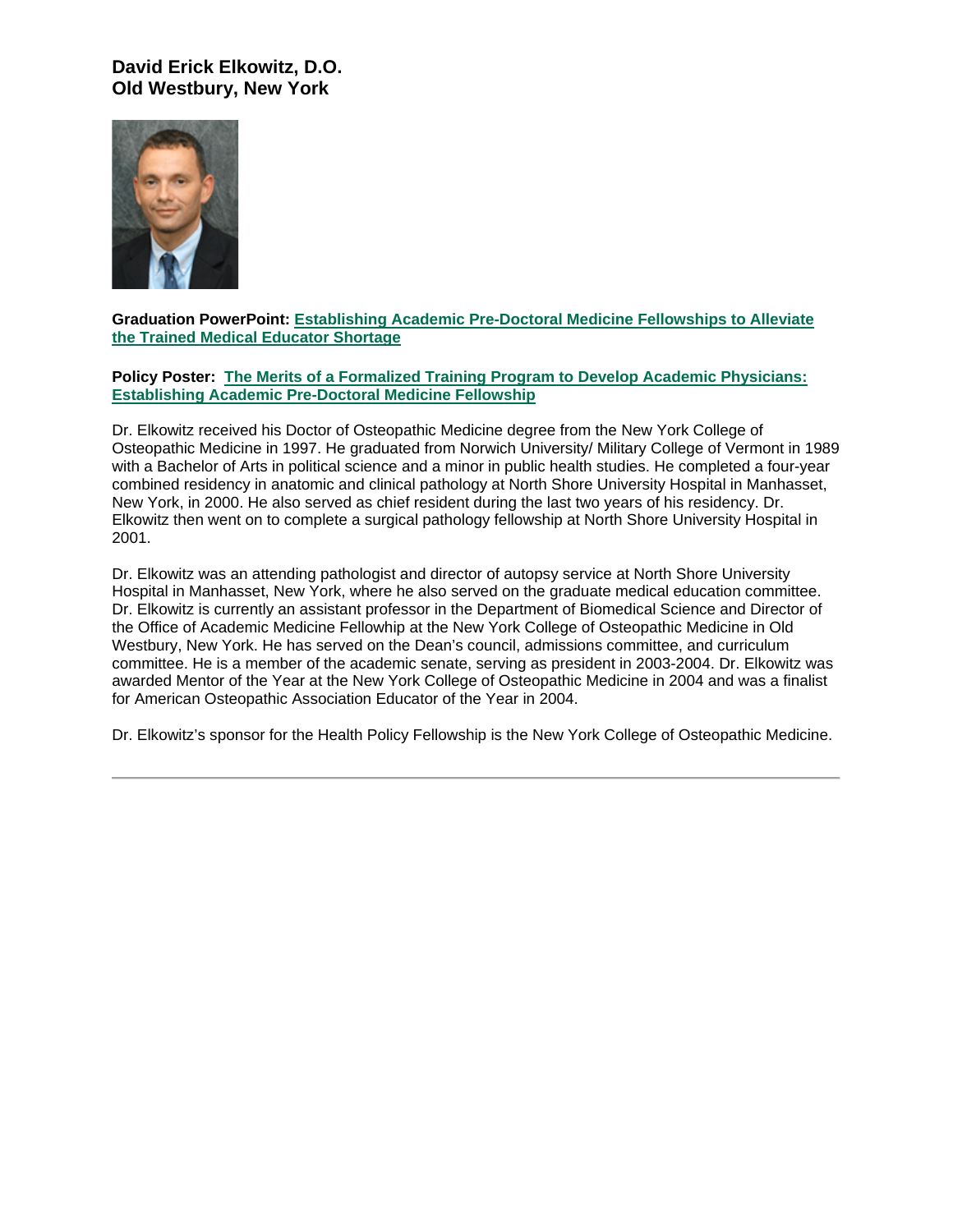## **Brian T. Little, D.O., M.A. Cherry Hill, New Jersey**



#### **Graduation PowerPoint:** (not available)

Dr. Little received his Doctor of Osteopathic Medicine degree from the University of Medicine and Dentistry of New Jersey (UMDNJ) School of Osteopathic Medicine in 2000. He graduated from Georgian Court College, Lakewood, New Jersey in 1993 with a Bachelor of Arts in Psychology. He also graduated from Fairleigh Dickinson University, Teaneck, New Jersey, in 1995 with a Master's in Psychology. Dr. Little is currently enrolled in the Master of Public Health program at the University of Medicine and Dentistry of New Jersey School of Public Health. He is board certified in Internal Medicine by the American Osteopathic Association.

Since completing his Internal Medicine Residency in 2003, he has been in practice in Cherry Hill, New Jersey. He is also currently an Associate Professor with the University of Medicine and Dentistry School of Osteopathic Medicine in the Department of Internal Medicine. Throughout 2005, he has served as the sub-acute Medical Director for Innova Health and Rehabilitation, Mount Laurel, New Jersey.

Dr. Little is a member of the American Osteopathic Association as well as the American College of Osteopathic Internists.

UMDNJ School of Osteopathic Medicine sponsors Dr. Little's participation in the Health Policy Fellowship.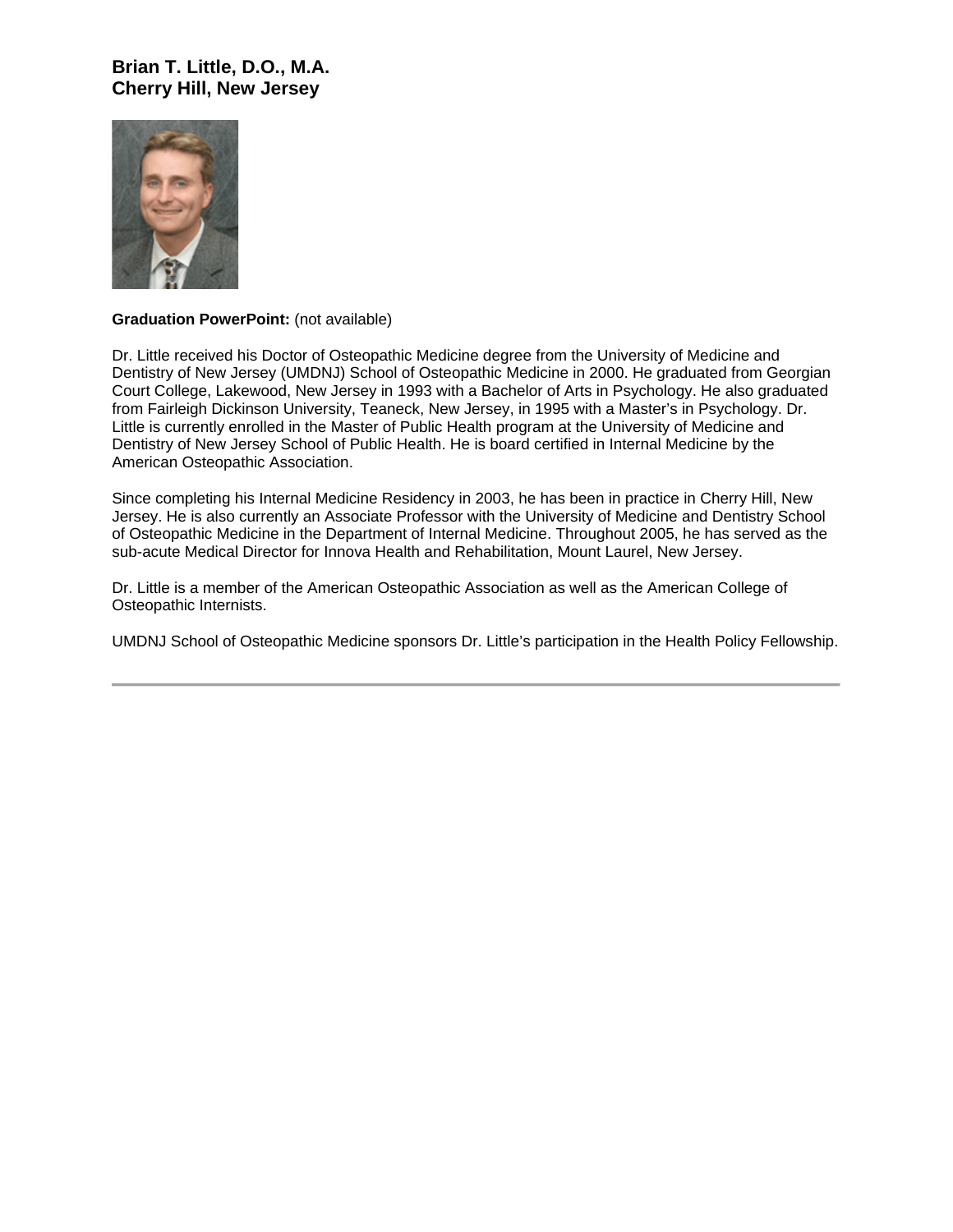## **Kit C. McCalla, D.O. Phoenix, Arizona**



Graduation PowerPoint: (not available) **[Abstract](https://ohio.box.com/s/8fgmkrrza971onwkmynvos50081znp3t)**

Kit C. McCalla, D.O., received his Doctor of Osteopathic Medicine degree from Des Moines University College of Osteopathic Medicine and Surgery in 1996. He graduated from St. Cloud State University in 1991 with a degree in Biomedical Science with Excellence in Leadership honors. He completed a traditional osteopathic rotating internship at Mt. Clemens General Hospital in 1997. In 2001, Dr. McCalla completed his orthopedic surgery residency at Michigan State University Mt. Clemens General Hospital. He is board eligible in general orthopedic surgery by the American Osteopathic Board of Orthopedic Surgery.

Dr. McCalla has been in private practice in Phoenix, Arizona since 2001. Dr. McCalla practices general adult and pediatric orthopedic surgery in both acute inpatient and outpatient clinics. He is the president of Arizona Orthopedic Surgeons, PLC, and is currently employed by the prestigious Institute of Bone and Joints Disorders in Phoenix, Arizona. In addition, Dr. McCalla serves as team physician for several local high school and semi-professional sports teams around the Phoenix metropolitan area.

Dr. McCalla is a member of the American Osteopathic Association (AOA), Arizona Osteopathic Medical Association (AOMA), and the American Orthopedic Association of Orthopedists (AOAO). He is an adjunct clinical professor at Midwestern University Arizona College of Osteopathic Medicine and Michigan State University OSS. He has been active in the AOMA, serving as a member of the House of Delegates and participating on several committees and discussion panels. In addition, Dr. McCalla serves as medical director or consultant to several entrepreneurial local medical and financial businesses.

Arizona Osteopathic Medical Association sponsors Dr. McCalla's participation in the Health Policy Fellowship.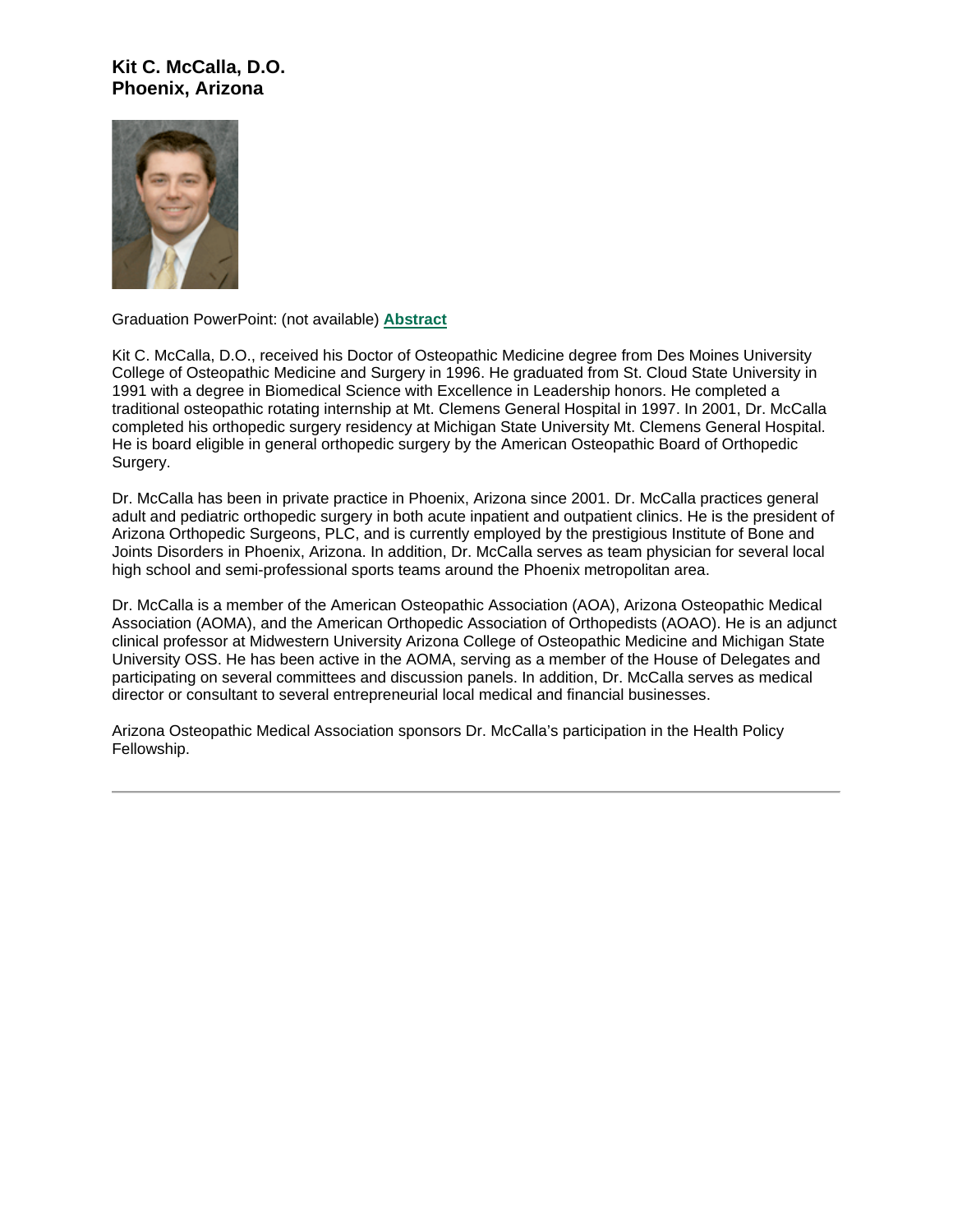# **Terrence Mulligan DO, MPH, FACOEP Washington, DC**



#### **Graduation PowerPoint:** (not available) **[Abstract](https://ohio.box.com/s/taigowq83uc7rj37qd7w0mb2223jpk43)**

#### **Policy Poster: [Proposal for DO/MPH Fellowships in International Osteopathic Medicine](https://ohio.box.com/s/3l7t3e2rxbvo0xxlu27hwi42mveubjhl)  [Development](https://ohio.box.com/s/3l7t3e2rxbvo0xxlu27hwi42mveubjhl)**

Dr. Mulligan received his Doctor of Osteopathic Medicine degree from the Kirksville College of Osteopathic Medicine in 1997. He completed a one-year rotating internship with special emphasis in emergency medicine at St. Barnabas Hospital in Bronx, New York, in 1998, and a residency in emergency medicine at the same hospital in 2001. In addition, he completed a one-year residency in osteopathic manipulative medicine at St. Barnabas Hospital in 2002. He completed a Fellowship in international emergency medicine at George Washington University in 2003, where he also completed a Masters in Public Health in epidemiology and biostatistics in 2003. He is double board-certified in emergency medicine (American Osteopathic Board of Emergency Medicine), and in osteopathic manipulative medicine (American Osteopathic Association).

Dr. Mulligan is currently the Director of International Emergency Medicine at Washington Hospital Center / Georgetown University Medical Center in Washington, DC, and an attending physician in emergency medicine. He teaches at the Georgetown University School of Medicine, and at the George Washington University School of Public Health. He has worked as an attending physician at St. Barnabas Hospital in Emergency Medicine, and at George Washington University. Over the last six years, he has initiated and participated in international emergency medicine development programs in numerous countries, including Iran, India, Chile, Oman, Kuwait, Guatemala, El Salvador, Poland, Turkey, Macedonia, Afghanistan, Pakistan and the United Arab Emirates. He has assisted in establishing international residencies in emergency medicine, schools for emergency nursing, training schools for paramedics, relief agencies for underserved areas, disaster medicine and disaster preparation, hospital disaster preparedness and hospital trauma system development in over fifteen countries. He has lectured nationally and internationally for the American Osteopathic Association, American College of Osteopathic Emergency Physicians, American College of Emergency Physicians, American Academy of Osteopathy, World Osteopathic Health Organization, Society of Academic Emergency Medicine, American Academy of Emergency Medicine, and the Royal Academy of Medicine in London, England.

Dr. Mulligan is a Fellow of the American College of Osteopathic Emergency Physicians (ACOEP). He serves as chairperson for the ad hoc Committee on International Emergency Medicine and chairperson for the sub-committee on Osteopathic Manipulation in Emergency Medicine, and served as past president (2001) and vice-president (2000) of the Resident Chapter of ACOEP. He is a founding member of the World Osteopathic Health Organization and is an active member on several committees. He is a member of the American Academy of Osteopathy, the American Osteopathic Association, the American College of Emergency Physicians and the Cranial Academy.

The American College of Osteopathic Emergency Physicians has generously provided sponsorship for part of the expenses for Dr. Mulligan's participation in the Health Policy Fellowship.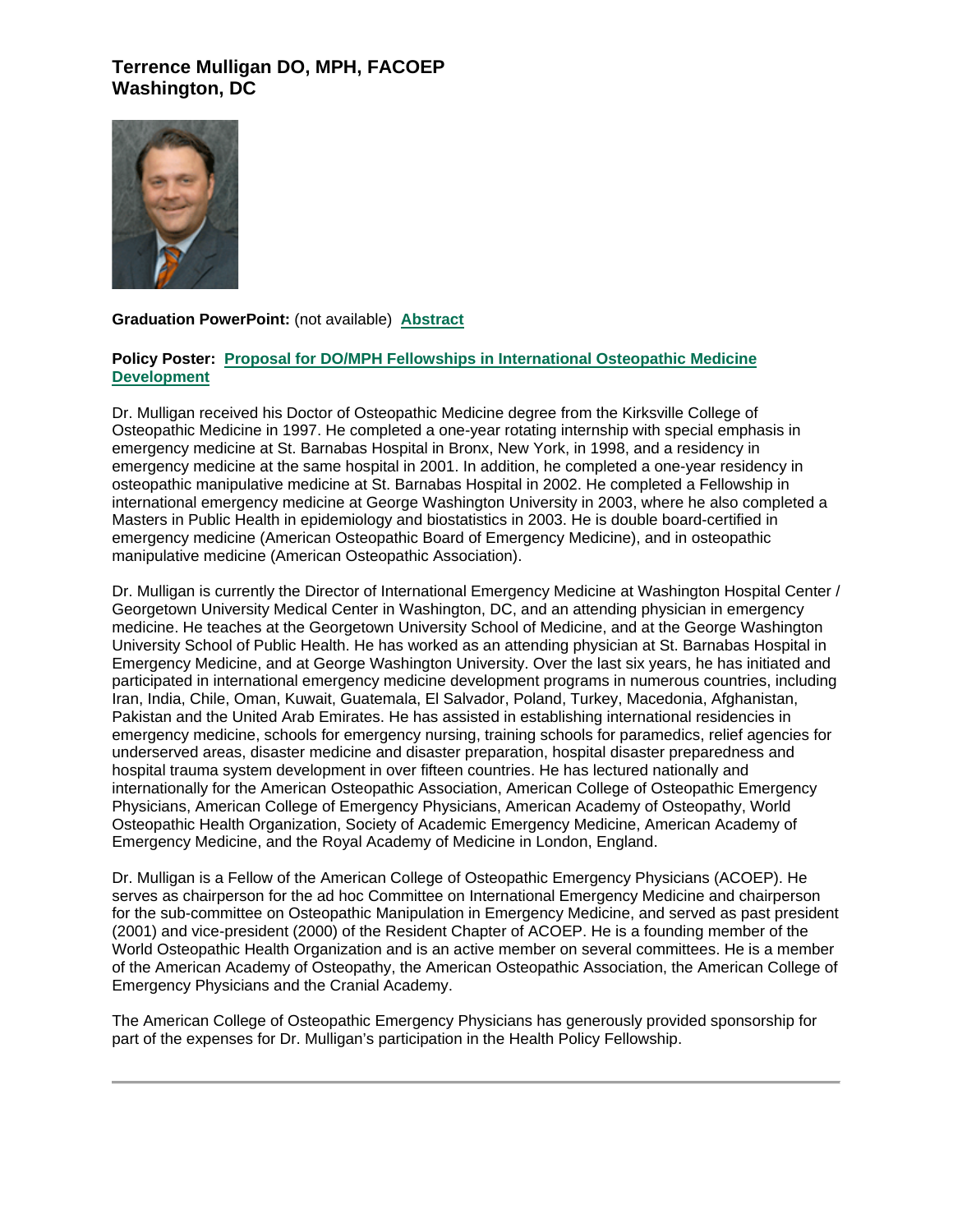# **Alina M. Perez, J.D., L.C.S.W Ft. Lauderdale, Florida**



#### **Graduation PowerPoint: [Providing Primary and Preventative Care to Undocumented Immigrants:](https://ohio.box.com/s/ttgbalseiingfiig55n2xknt4j4tyta2)  [Issues of Access, Quality and Cost](https://ohio.box.com/s/ttgbalseiingfiig55n2xknt4j4tyta2)**

Alina Perez, Esquire, received her Juris Doctor degree from University of Miami Law School in 1997. She graduated from Barry University in 1988 with a Master's degree in Social Work. She is licensed both as a social worker and as an attorney in Florida.

Ms. Perez is currently an Assistant Professor of Public Health at Nova Southeastern University College of Osteopathic Medicine where she teaches osteopathic medical students and public health students public health classes including Legal and Ethical Issues in Public Health, Social and Behavioral Sciences Applied to Health and Culture, and Ethnicity and Health. She received the Golden Apple Award for Teaching Excellence in 2004 and 2005. From 1984 to 1998, Ms. Perez was a medical social worker in a variety of settings, including mental health, inpatient cancer units, and hospice. As an attorney, she practiced in the areas of Worker's Compensation and Family Law.

Ms. Perez is a member of the American Public Health Association (APHA), the Florida Public Health Association (FPHA), and the American Society of Law, Medicine and Ethics. She serves as a member of the Ethics Committee for Broward General Hospital and was the past chair for the South Florida Bioethics and Health Law Working Group. She is the co-author of a book about mental health in Florida, and is the author of articles addressing end of life issues and public health practices.

Nova Southeastern University College of Osteopathic Medicine sponsors Ms. Perez's participation in the Health Policy Fellowship.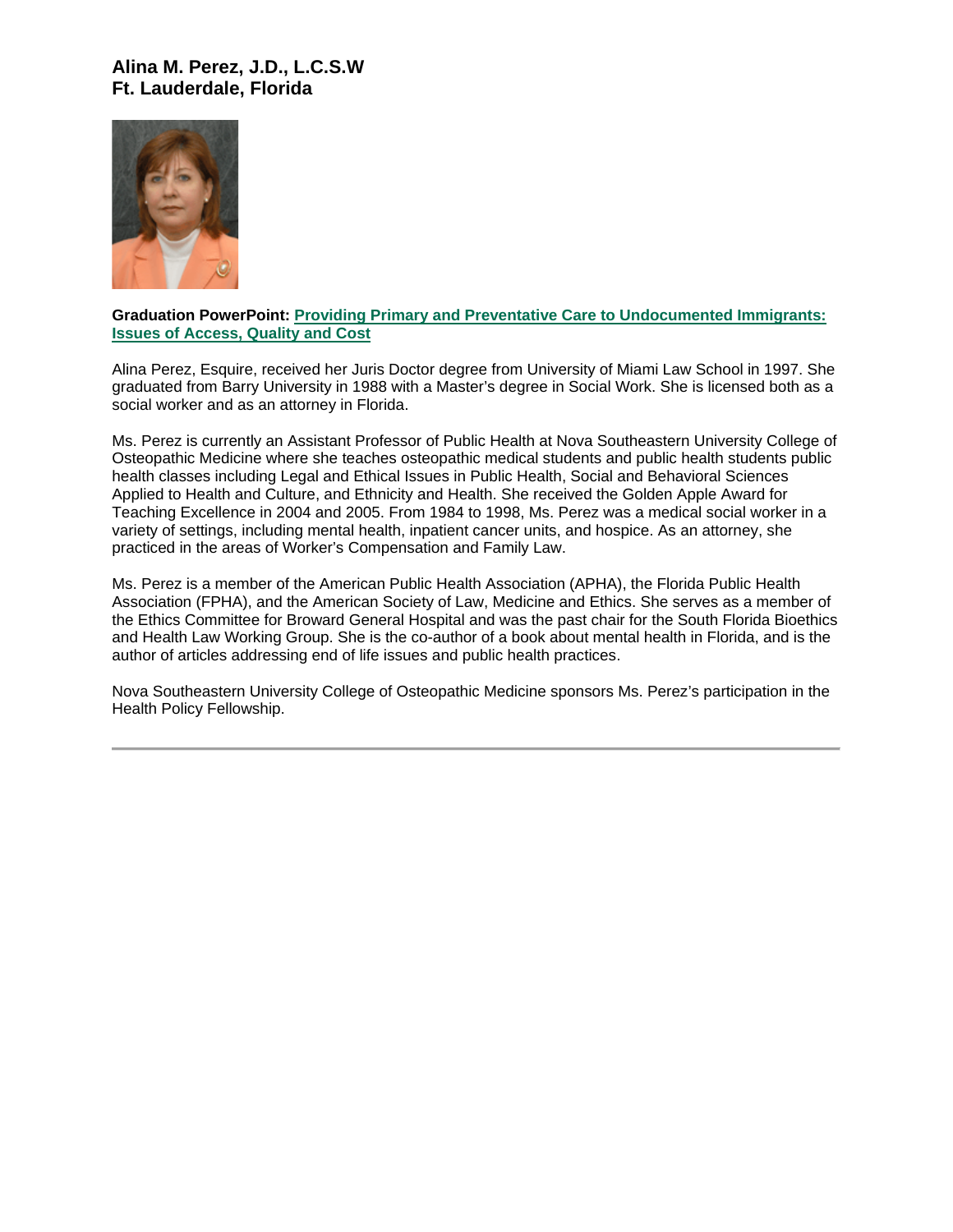# **Robyn Phillips-Madson, D.O. Lake Forest Park, Washington**



#### **Graduation PowerPoint: [The Problems with PEPFAR](https://ohio.box.com/s/v634h4bo6wkh8sko5e3h376ss0s8wb5c)**

Dr. Phillips-Madson received her Doctor of Osteopathic Medicine degree from Michigan State University College of Osteopathic Medicine in 1979. In 1980 she completed her rotating internship at Waldo General Hospital in Seattle, Washington, and is board certified in Family Practice. She graduated with a degree in pharmacy from the University of Washington in 1975.

She was in private practice for fourteen years prior to joining Northwest Hospital's Lake Forest Park Medical Clinic where she currently serves as medical director. She is on the active staff of Northwest Hospital in Seattle, Washington, and is a founding board member of Reach Beyond Borders, a nonprofit organization sponsoring medical/dental outreach in Guatemala and other developing nations.

Dr. Phillips-Madson is a member of the American Osteopathic Association, the Washington Osteopathic Medical Association (WOMA), King County Medical Society, and the American College of Osteopathic Family Physicians. She serves as the current president of WOMA, after serving in various capacities for the association. Dr. Phillips-Madson is the current WOMA member on the Advisory Board of the Pacific Northwest University of Health Sciences College of Osteopathic Medicine in Yakima, Washington.

WOMA sponsors Dr. Phillips-Madson's participation in the Health Policy Fellowship.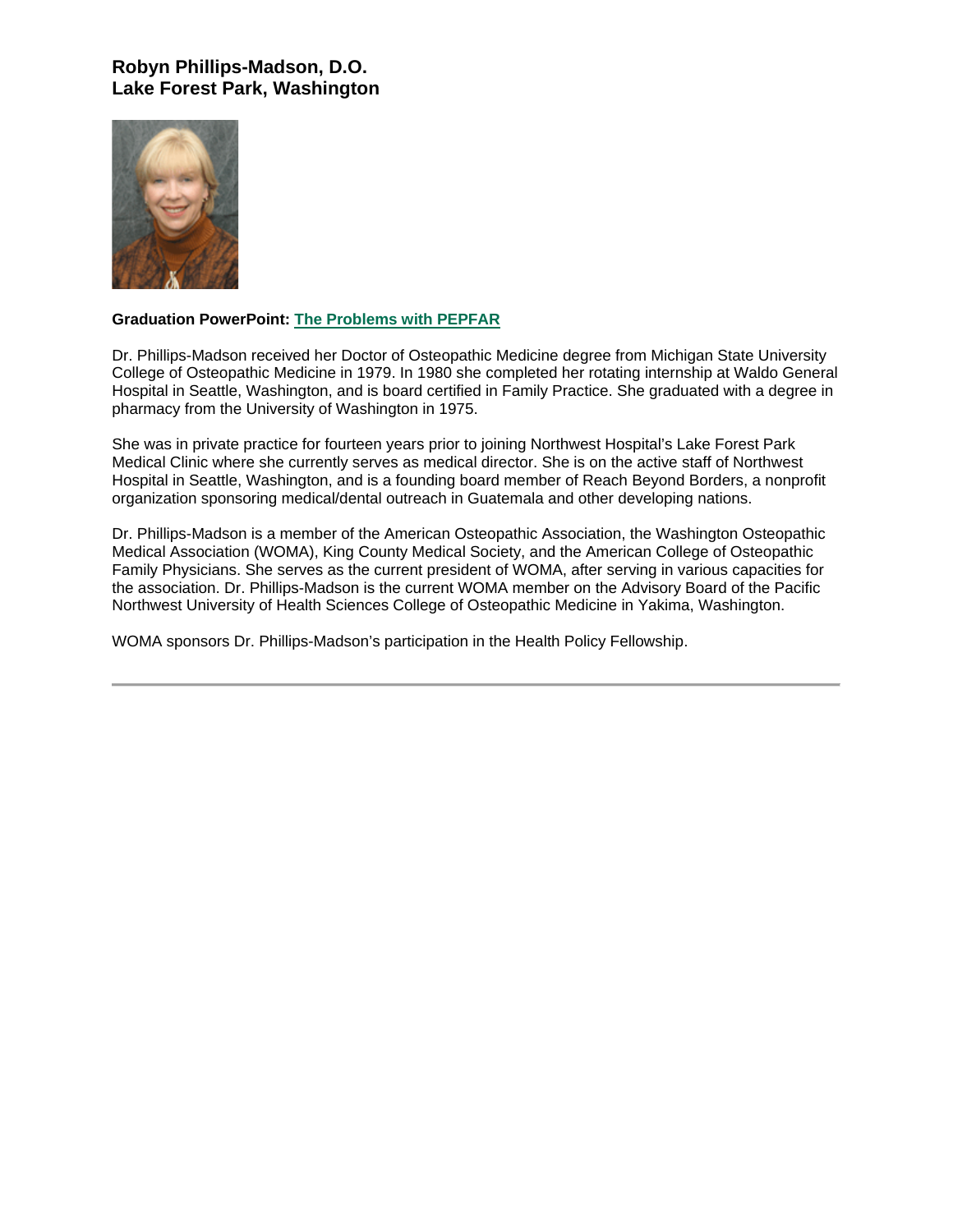# **J. Michael Wieting, DO East Lansing, Michigan**



### **Graduation PowerPoint: [75% Rule: A Barrier to Healthcare Access For a Vulnerable Population](https://ohio.box.com/s/oug8j4eb245ngj3qm76h5y6r5sbdp99d)**

Dr. Wieting received his Doctor of Osteopathy degree from the Oklahoma State University College of Osteopathic Medicine. He completed internship training at Hillcrest Health Center, Oklahoma City, Oklahoma; residency training in Physical Medicine and Rehabilitation at the University of Minnesota Hospital and Clinics; and a fellowship in Electrodiagnosis and Sports Medicine at Michigan State University College of Osteopathic Medicine (MSUCOM). He is certified by the American Osteopathic Board of Physical Medicine and Rehabilitation and the American Board of Physical Medicine and Rehabilitation. Dr. Wieting holds a certificate of added qualification in Occupational Medicine from the American Osteopathic Board of Preventive Medicine.

Dr. Wieting currently serves as a member of the board of trustees of the Michigan Osteopathic Association and the Ingham Osteopathic Association component society. He is a current member and former chairperson of the American Osteopathic Board of Physical Medicine and Rehabilitation. Dr. Wieting serves on the Bureau of Osteopathic Specialists (BOS) and on the BOS Standards Review Committee. Dr. Wieting is a Fellow (and past national president) of the American Osteopathic College of Physical Medicine and Rehabilitation and a Fellow of the American Academy of Physical Medicine and Rehabilitation.

Dr. Wieting is Professor in the Department of Physical Medicine and Rehabilitation at Michigan State University College of Osteopathic Medicine, and is the director of the AOA residency program in physical medicine and rehabilitation at MSUCOM. He is medical director of The Rehabilitation Center at Ingham Regional Medical Center in Lansing, Michigan, where he is the co-chair of the Critical Care Neurology Committee and the chairperson of the Patient Safety Committee.

Dr. Wieting's participation in the Health Policy Fellowship is sponsored by the Michigan Osteopathic Association and Michigan State University College of Osteopathic Medicine.